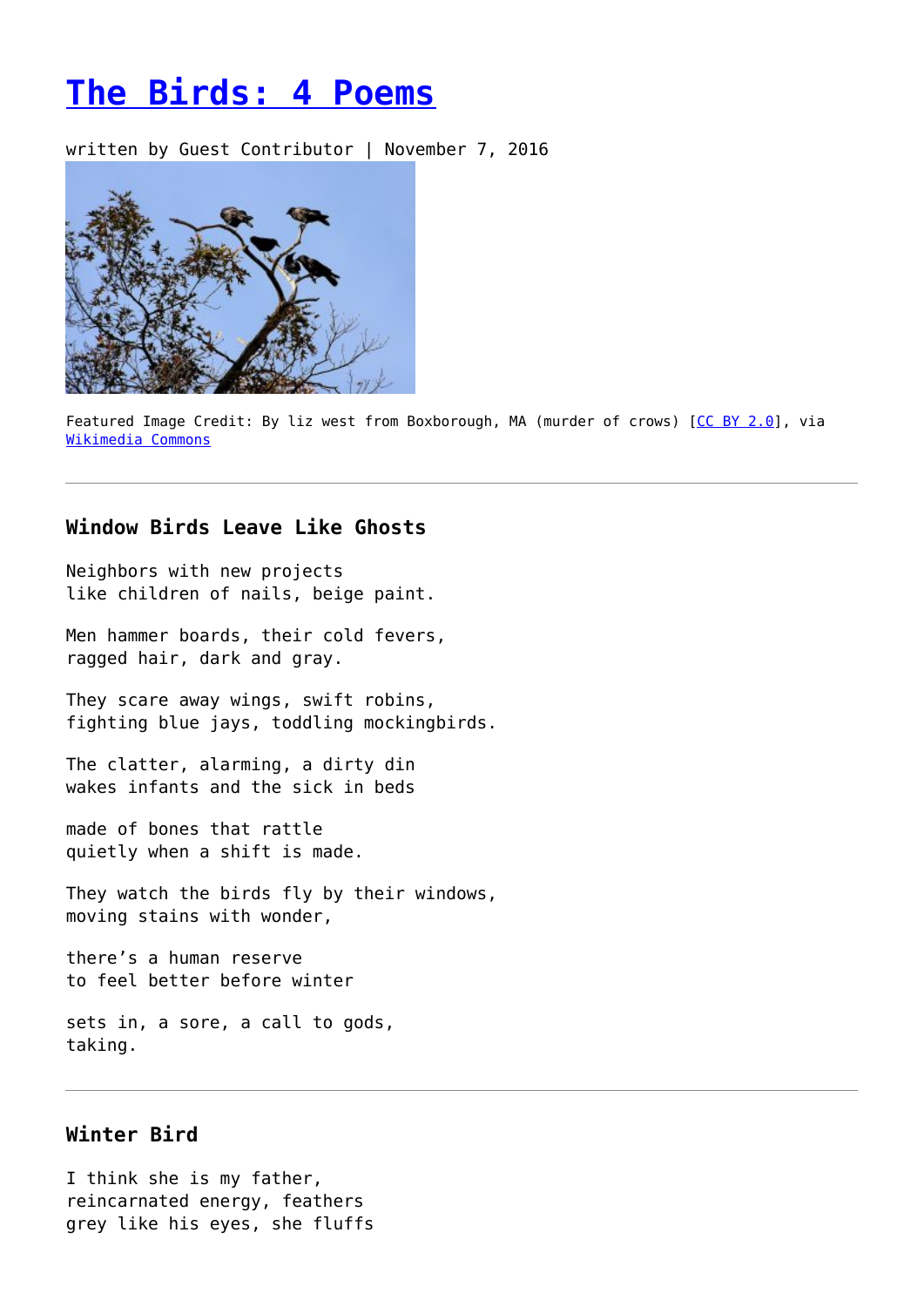in the cold wind.

Winter bird, on the patio, comes to me everyday like brightness, like a child. She isn't scared of my human noises, my motions, my eyes.

The bird dives for scarlet berries skillfully, two each time, her head, a large marble, the small trees are scarce scarecrows, waving slight.

I think she is lonely, a warning, she catapults to bare trees, a dash in the air, dark stripes against her body, February takes.

#### **The Largest Murder**

Hundreds fly across, sky fills with black.

We stop in the parking lot to gawk, mouths open

to let black feathers fall, choke us, fools to nature.

They find trees, we can't hear their noise.

Rush hour on Beauregard Street. our dinner happens.

We return to the lot, my son remarks, *they're gone.*

He thinks they're off to hunt, the largest murder, done

deep at night. The belly of the city holds

them while we sleep. Call the police.

Empty trees, dark scene, the crows are missing.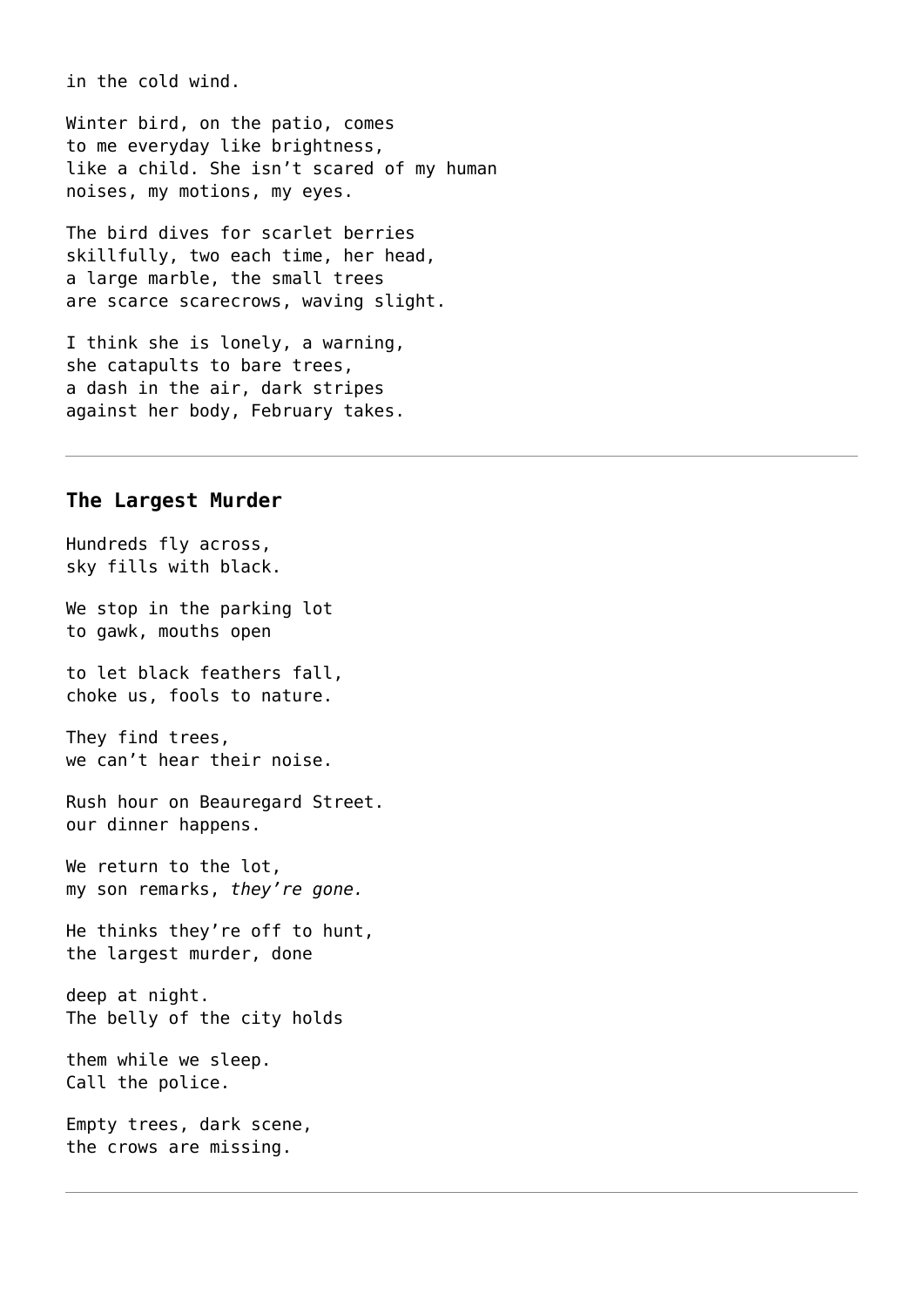# **Bird Language**

My father translates through birds.

Isolation in a robin chirp shaking off rain in lonely branches.

Father affection, delicate sound of a love bird. He misses mother bird, her color is home.

Secret message from the exotic parrot, phrases he's learned, a squawking code.

Anxiety in the fast flap of a hummingbird's wings, he meets the others for sugar on the tongue.

Pride, the loud cry of an eagle nest bound, he feeds fish to the young from the Potomac.

Cold of death, a crow's caw, he crossed my path, I shiver, hover to the ground.

My father, his feathers leave, one bird at a time, the sky is his.



**Sarah Lilius** is the author of the chapbooks What Becomes Within (ELJ Publications 2014) and The Heart Factory (Black Cat Moon Press, 2016). She has a chapbook forthcoming from Dancing Girl Press. Some of her